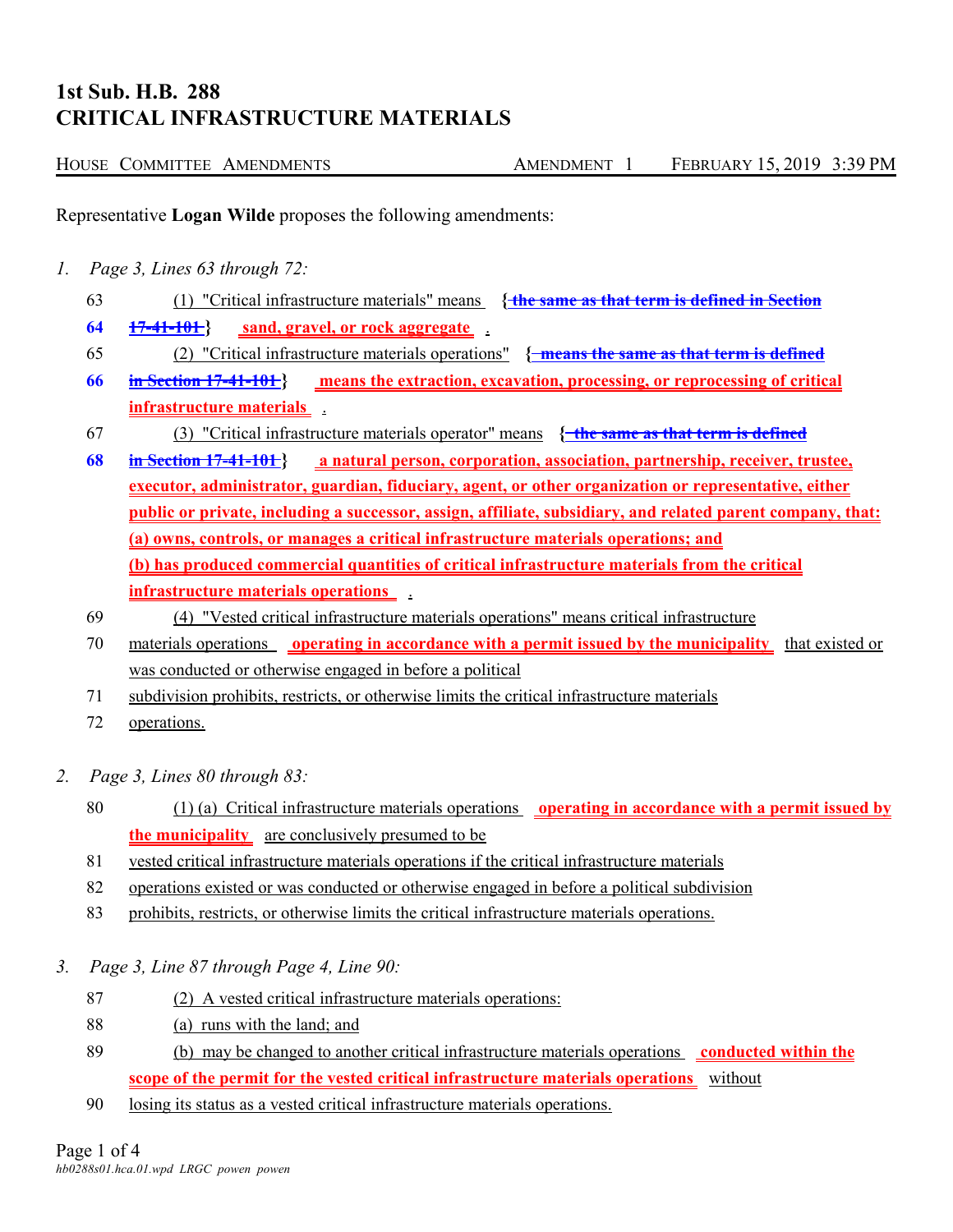*4. Page 4, Line 104 through Page 5, Line 133:*

| 104        | 10-9a-903. Rights of a critical infrastructure materials operator with a vested                                                                    |
|------------|----------------------------------------------------------------------------------------------------------------------------------------------------|
| 105        | critical infrastructure materials operations -- Expanding vested critical infrastructure                                                           |
| 106        | materials operations $\left\{\text{-} \text{Notice.}\right\}$                                                                                      |
| 107        | (1) Notwithstanding a political subdivision's prohibition, restriction, or other limitation                                                        |
| 108        | on a critical infrastructure materials operations adopted after the establishment of the critical                                                  |
| 109        | infrastructure materials operations, the rights of a critical infrastructure materials operator with                                               |
| 110        | vested critical infrastructure materials operations include the right to:                                                                          |
| 111        | $\{\hat{a}\}\$ progress, extend, enlarge, grow, or expand the vested critical infrastructure                                                       |
| <b>112</b> | <u>materials operations to land that the critical infrastructure materials operator owns or controls;</u>                                          |
| <b>113</b> | (b) expand the vested critical infrastructure materials operations to any new land that is                                                         |
| <b>114</b> | contiguous and related in critical infrastructure materials to surface or subsurface land that the                                                 |
| <b>115</b> | critical infrastructure materials operator already owns or controls; }                                                                             |
| 116        | $\{\pm c\}$<br>(a) use, operate, construct, reconstruct, restore, {cartend, expand,} maintain, repair,                                             |
|            | alter,                                                                                                                                             |
| 117        | substitute, modernize, upgrade, and replace equipment, processes, facilities, and buildings on                                                     |
| 118        | any surface or subsurface land that the critical infrastructure materials operator owns or                                                         |
| 119        | controls;                                                                                                                                          |
| 120        | $\{ \cdot \tau \}$ increase production or volume, alter the method of excavating or extracting, and                                                |
| 121        | process a different or additional critical infrastructure material than previously owned on any                                                    |
| <b>122</b> | surface or subsurface land that the critical infrastructure materials operator owns or controls; {                                                 |
| 123        | and                                                                                                                                                |
| 124        | (b) discontinue, suspend, terminate, deactivate, or continue and reactivate, temporarily<br>$\{\textcolor{blue}{\{\textcolor{blue}{\epsilon}\}}\}$ |
| 125        | or permanently, all or any part of the critical infrastructure materials operations.                                                               |
| 126        | <u>{Notwithstanding the other provisions of this section from May 14, 2019, to July 1,</u><br>(2)                                                  |
| <b>127</b> | A vested critical infrastructure materials operator may expand a vested critical<br>2020, a                                                        |
| 128        | infrastructure materials operator only if:                                                                                                         |
| 129        | (a) the land to which the vested critical infrastructure materials operator expands is                                                             |
| 130        | contiguous with land that the vested critical infrastructure materials operator owns or controls;                                                  |
| 131        | (b) the vested critical infrastructure materials operator owns or leases the land to which                                                         |
| 132        | the vested critical infrastructure materials operator expands as of February 1, 2019; $\{\text{and}\}$                                             |
| 133        | (c) the land is zoned for vested critical infrastructure materials operations $\{\frac{\cdot}{\cdot}\}$<br>; and                                   |
|            | (d) the expansion is in accordance with the scope of the initial permit issued by the municipality.                                                |

*5. Page 6, Lines 161 through 171:*

161 As used in this part:

162 (1) "Critical infrastructure materials" means **{ the same as that term is defined in Section 163 17-41-101 } sand, gravel, or rock aggregate** .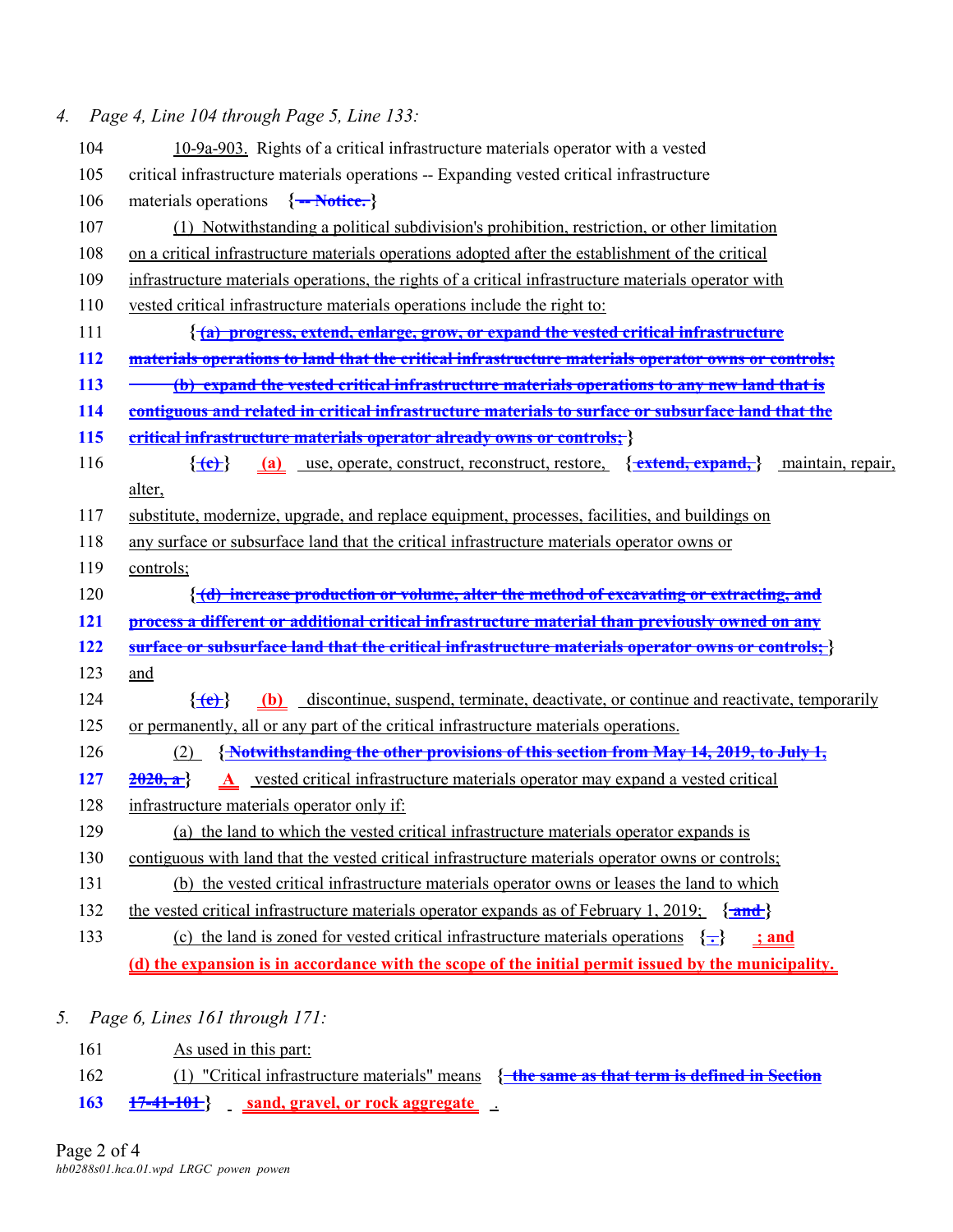- 164 (2) "Critical infrastructure materials operations" means **{ the same as that term is defined**
- 165 in Section 17-41-101 **contains the extraction, excavation, processing, or reprocessing of critical infrastructure materials** .
- 166 (3) "Critical infrastructure materials operator" means **{ the same as that term is defined**
- **167 in Section 17-41-101 } a natural person, corporation, association, partnership, receiver, trustee, executor, administrator, guardian, fiduciary, agent, or other organization or representative, either public or private, including a successor, assign, affiliate, subsidiary, and related parent company, that: (a) owns, controls, or manages a critical infrastructure materials operations; and (b) has produced commercial quantities of critical infrastructure materials from the critical infrastructure materials operations** .
- 168 (4) "Vested critical infrastructure materials operations" means critical infrastructure
- 169 materials operations **operating in accordance with a permit issued by the county** that existed or was conducted or otherwise engaged in before a political
- 170 subdivision prohibits, restricts, or otherwise limits the critical infrastructure materials
- 171 operations.
- *6. Page 6, Line 179 through Page 7, Line 182:*
	- 179 (1) (a) Critical infrastructure materials operations **operating in accordance with a permit issued by the county** are conclusively presumed to be
	- 180 vested critical infrastructure materials operations if the critical infrastructure materials
	- 181 operations existed or was conducted or otherwise engaged in before a political subdivision
	- 182 prohibits, restricts, or otherwise limits the critical infrastructure materials operations.
- *7. Page 7, Lines 186 through 189:*
	- 186 (2) A vested critical infrastructure materials operations:
	- 187 (a) runs with the land; and
	- 188 (b) may be changed to another critical infrastructure materials operations **conducted within the scope of the permit for the vested critical infrastructure materials operations** without
	- 189 losing its status as a vested critical infrastructure materials operations.
- *8. Page 7, Line 203 through Page 8, Line 231:*

203 17-27a-1003. Rights of a critical infrastructure materials operator with a vested

204 critical infrastructure materials operations -- Expanding vested critical infrastructure

- 205 materials operations **{ -- Notice }** .
- 206 (1) Notwithstanding a political subdivision's prohibition, restriction, or other limitation
- 207 on a critical infrastructure materials operations adopted after the establishment of the critical
- 208 infrastructure materials operations, the rights of a critical infrastructure materials operator with
- 209 vested critical infrastructure materials operations include the right to:
- 210 **{ (a) progress, extend, enlarge, grow, or expand the vested critical infrastructure**